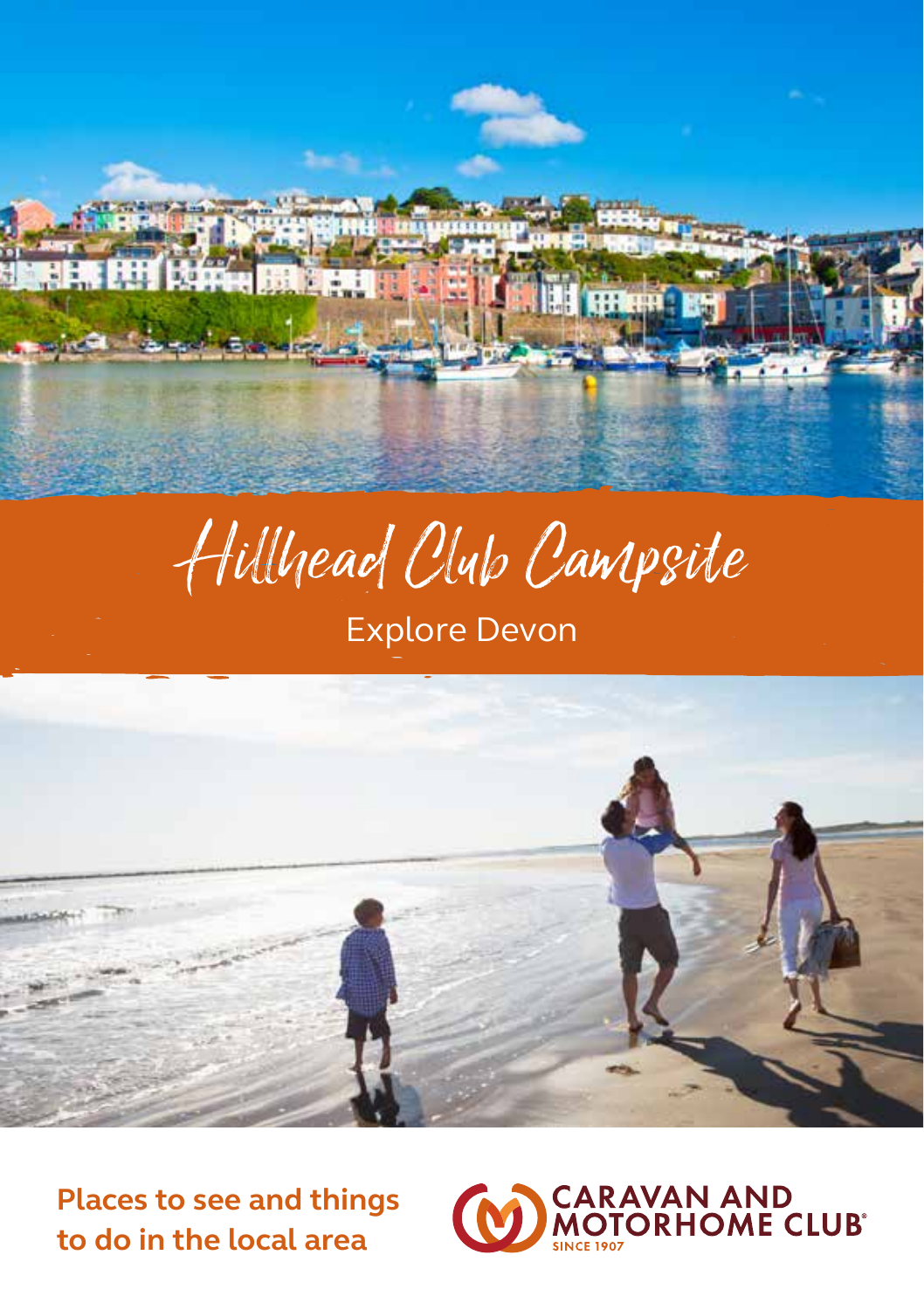

# Make the most of your time

## **Visit**

#### **Greenway 1**

Private home of Agatha Christie, and stunning woodland gardens.

#### **River Dart boat trips 2**

Enjoy cruises between Totnes and **Dartmouth** 

#### **Coleton Fishacre House and Gardens 3**

A 1920s country retreat set in 24 acres of gardens by the sea.

#### **South Devon Railway 4**

An historic steam train ride though beautiful Devon scenery.

## **Kents Cavern**

**5**

An award-winning, prehistoric cave in the UNESCO English Riviera Global Geopark, with world class ancient history from the ice age.

#### **Woodlands Theme Park 6**

The largest theme park in Devon with indoor and outdoor attractions and rides.

Don't forget to check your Great Saving Guide for all the latest offers on attractions throughout the UK.



**camc.com/greatsavingsguide**

## **Paignton Zoo 7**

One of England's largest zoos set in beautiful botanical gardens.

## **Cayman Golf 8**

The UK's only short golf course. ideal for all the family.

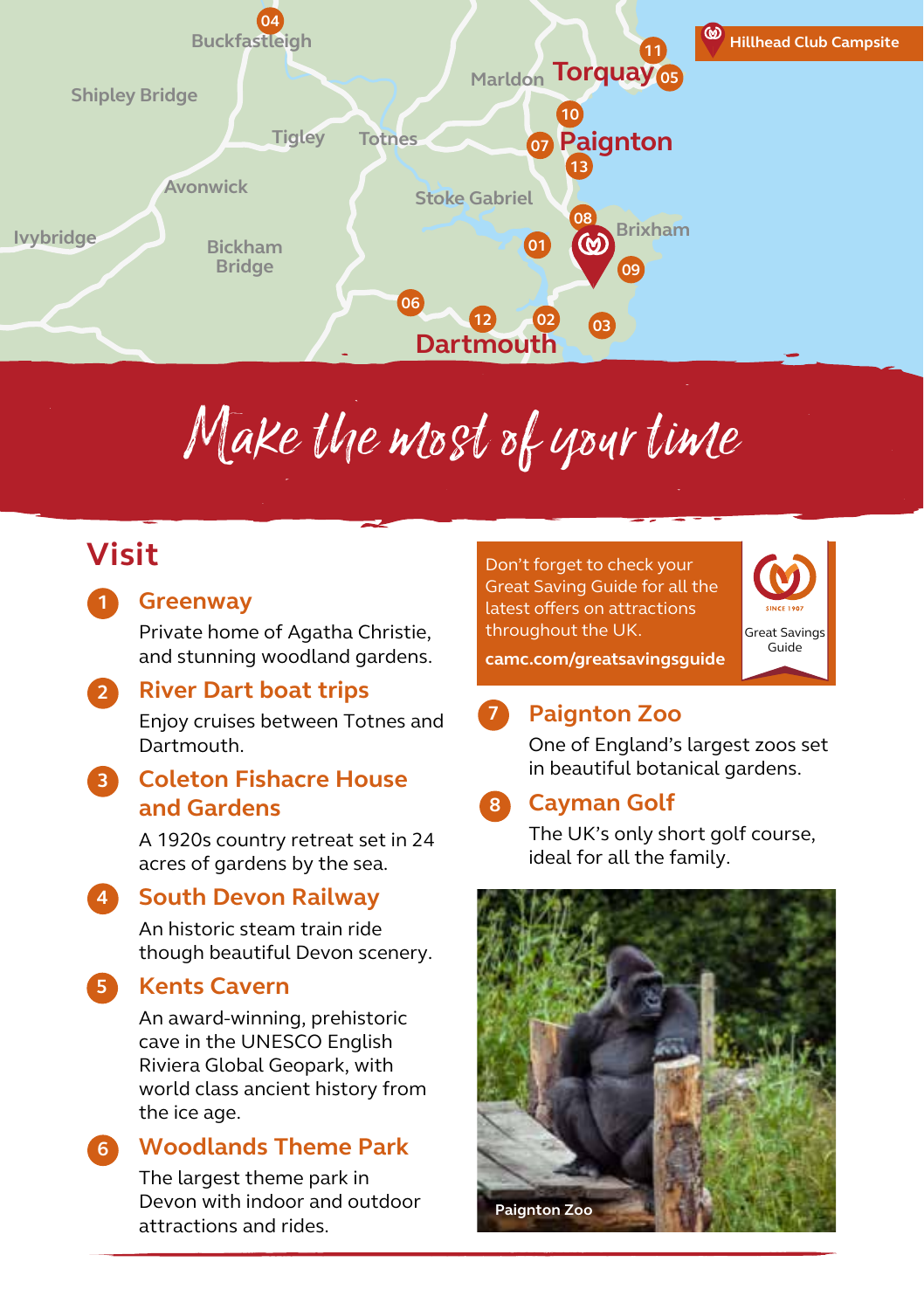

## **Walk**

## **Local walks 9**

From the site entrance a 2 mile walk will bring you to Mansands Beach, where you can join the coastal path.

# **Cycle**

## **Newton Abbot to Brixham 10**

This route starts near Newton Abbot train station and heads south east along future NCN route 28 towards Torquay. then along the coastal path to Paignton and then onto Brixham breakwater.



# **Explore**



## **Brixham 11**

This colourful and vibrant harbour town offers the perfect blend of maritime history and natural beauty.

## **Dartmouth 12**

There is no better place to immerse in Devon's local produce, from seafood to ice cream and fudge.

### **Paignton 13**

Home to a long stretch of beautiful beach, a promenade and traditional pier, this town is a jewel of the English Riviera.